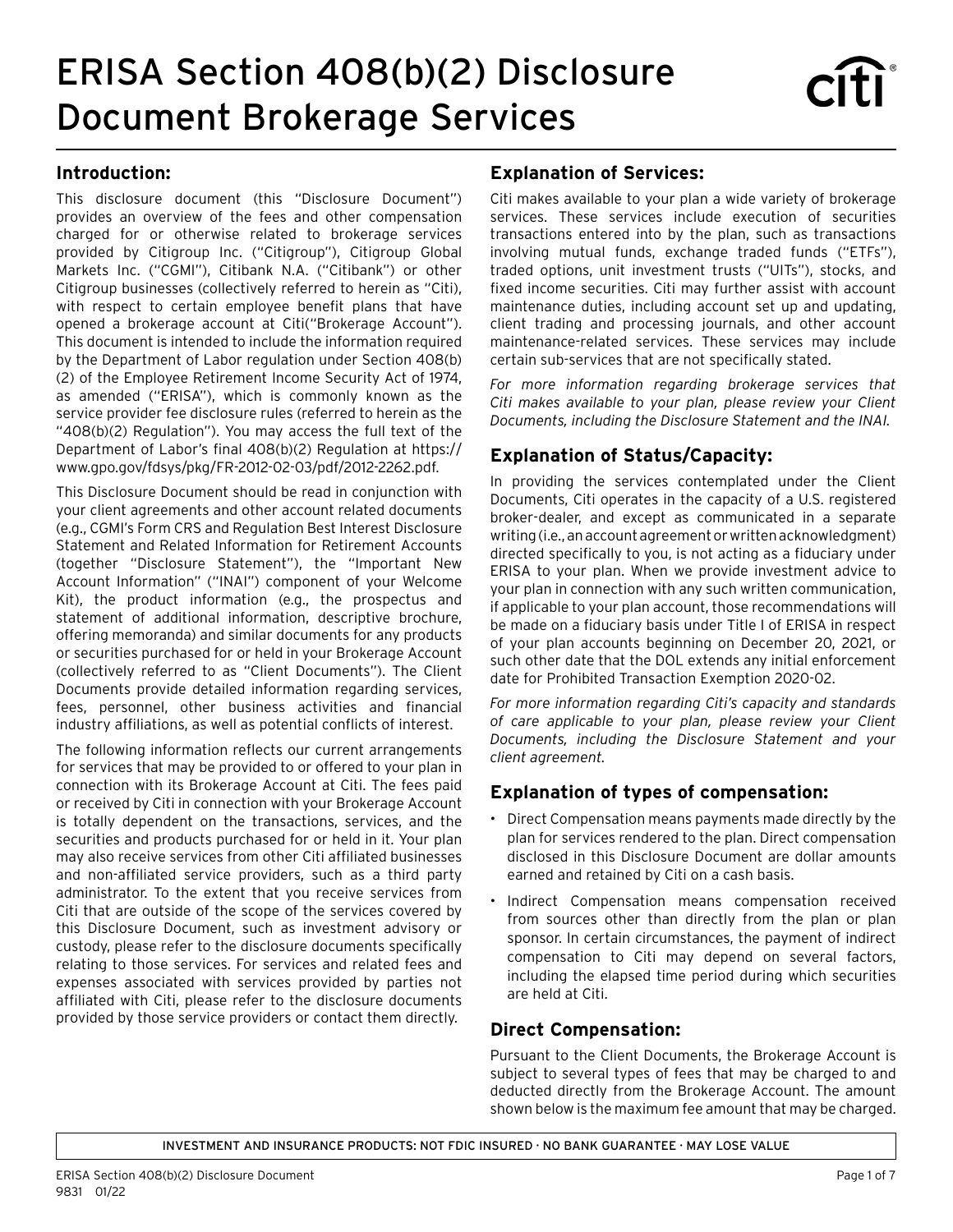## **Account Fees:**

| Fee Type                          | Fee                                                                  |
|-----------------------------------|----------------------------------------------------------------------|
| Annual Account<br>Maintenance Fee | Up to \$100 per year                                                 |
| Minimum Balance Fee*              | \$100 for accounts with less<br>than \$25,000                        |
| Account Transfer Fees             | \$95 per transaction                                                 |
| <b>Physical Certificate Fee</b>   | \$60 per certificate issued<br>and shipped from Brokerage<br>Account |
| Overnight Check<br>Delivery Fees  | \$12 (Monday to Friday) to \$18<br>(Foreign or Saturday) per check   |

\* Traditional IRA, Roth IRA, Education Savings Account, SEP IRA or SIMPLE IRA

| Fee Type                | Fee                                                                                            |
|-------------------------|------------------------------------------------------------------------------------------------|
| Outgoing fed wire fee   | \$25 per domestic<br>wire transfer<br>(Non-US Dollar wires incur<br>foreign exchange fee only) |
| Domestic Safekeeping    | \$50 for the first 2 issues and<br>\$25 for each issue thereafter                              |
| Security Transfer Fees  | \$0-60 per transfer                                                                            |
| Account Termination Fee | S100                                                                                           |

- For Citi Personal Wealth Management current account fees, please refer to: [http://www.citi.com/investorinfo/assets/](https://www.citi.com/investorinfo/assets/docs/CPWM-Account-Fees-Lending-Rates.pdf) [docs/CPWM-Account-Fees-Lending-Rates.pdf](https://www.citi.com/investorinfo/assets/docs/CPWM-Account-Fees-Lending-Rates.pdf)
- For Citi Personal Wealth Management current account fees applicable to Citi employees, please refer to: [http://www.](https://www.citi.com/investorinfo/assets/docs/CPWM-Account-Fees-Commissions-Employees.pdf) [citi.com/investorinfo/assets/docs/CPWM-Account-Fees-](https://www.citi.com/investorinfo/assets/docs/CPWM-Account-Fees-Commissions-Employees.pdf)[Commissions-Employees.pdf](https://www.citi.com/investorinfo/assets/docs/CPWM-Account-Fees-Commissions-Employees.pdf)
- For Citi Personal Investments International current account fees, please refer to: [http://www.citi.com/investorinfo/Fees](https://www.citi.com/investorinfo/Fees-and-Commissions-for-CPII_EN.pdf)[and-Commissions-for-CPII\\_EN.pdf](https://www.citi.com/investorinfo/Fees-and-Commissions-for-CPII_EN.pdf)

# **Commissions:**

Citi may receive from the Brokerage Account transactionbased compensation in the form of commissions for effecting securities transactions (e.g., purchases and sales of stocks, bonds, ETF shares, mutual fund shares and traded options). The commission rates applicable to your Brokerage Account will vary by type of account and other factors (e.g., trading activity, type of security, transaction size, market and market conditions, overall relationship). Certain minimum commissions may apply. In all cases, the amount of commission charged on any particular trade will be disclosed on your trade confirmation or account statement.

• For Brokerage Accounts held at Citi Personal Wealth Management, please refer to: [http://www.citi.com/](https://www.citi.com/investorinfo/assets/docs/CPWM-Commissions-schedule.pdf) [investorinfo/assets/docs/CPWM-Commissions-schedule.pdf](https://www.citi.com/investorinfo/assets/docs/CPWM-Commissions-schedule.pdf)

- For Brokerage Accounts held at Citi Personal Wealth Management by Citi employees, please refer to: [http://](https://www.citi.com/investorinfo/assets/docs/CPWM-Account-Fees-Commissions-Employees.pdf) [www.citi.com/investorinfo/assets/docs/CPWM-Account-](https://www.citi.com/investorinfo/assets/docs/CPWM-Account-Fees-Commissions-Employees.pdf)[Fees-Commissions-Employees.pdf](https://www.citi.com/investorinfo/assets/docs/CPWM-Account-Fees-Commissions-Employees.pdf)
- For Brokerage Accounts held at Citi Personal Investments International, please refer to: [http://www.citi.com/](https://www.citi.com/investorinfo/Fees-and-Commissions-for-CPII_EN.pdf) [investorinfo/Fees-and-Commissions-for-CPII\\_EN.pdf](https://www.citi.com/investorinfo/Fees-and-Commissions-for-CPII_EN.pdf)

#### Mutual Fund Sales Loads and Commissions:

Citi may receive sales loads and commissions for the purchase of certain mutual fund shares in the Brokerage Account. The rates of the sales loads and commissions, if applicable, are specified in the mutual fund's prospectus and statement of additional information (collectively referred to as the "prospectus").

*For more information regarding these fees, please refer to the "Mutual Funds" section of the Disclosure Statement, the "Mutual Fund Share Classes and CGMI Compensation" section of the INAI and to the mutual fund's prospectus.*

## **Indirect Compensation Paid from Sources Other than the Plan:**

#### Mutual Fund Investments:

Citi may receive compensation from mutual funds and their affiliates in connection with client investments in shares of such mutual funds. The types of payments are:

- 12b-1 Fees/Selling Fees These fees are charged against the assets of the mutual fund on a continuing basis as compensation for providing certain distribution and shareholder services. These fees are described in the mutual fund's prospectus.
- Shareholder Servicing Fees These fees are charged against the assets of the mutual fund on a continuing basis as compensation for providing certain shareholder services, such as maintaining call centers, keeping shareholder records and responding to shareholder requests. These fees are described in the mutual fund's prospectus as part of the fund's "other expenses".

Mutual Fund Support Fees/Revenue Sharing — From each mutual fund family offering, Citi seeks to collect a mutual fund support fee, or what has come to be called a revenue-sharing payment. These revenue-sharing payments are in addition to the 12b-1 fees, applicable redemption fees and contingent deferred sales charges, and other fees and expenses disclosed in the mutual fund's prospectus fee table. Revenue-sharing payments are paid out of the investment adviser's (or other mutual fund affiliate's) revenues or profits and not from the mutual fund's assets. However, mutual fund affiliate revenues or profits may in part be derived from fees earned for services provided to and paid for by the mutual fund. No portion of these revenue-sharing payments is made by means of brokerage commissions generated by the mutual fund.

Currently, Citi charges mutual fund families revenue sharing fees based on assets held in CGMI brokerage accounts of up to a maximum per mutual fund family of 0.12% per year (\$12 per \$10,000) held by clients in brokerage accounts (excluding ERISA plan and retirement account assets), subject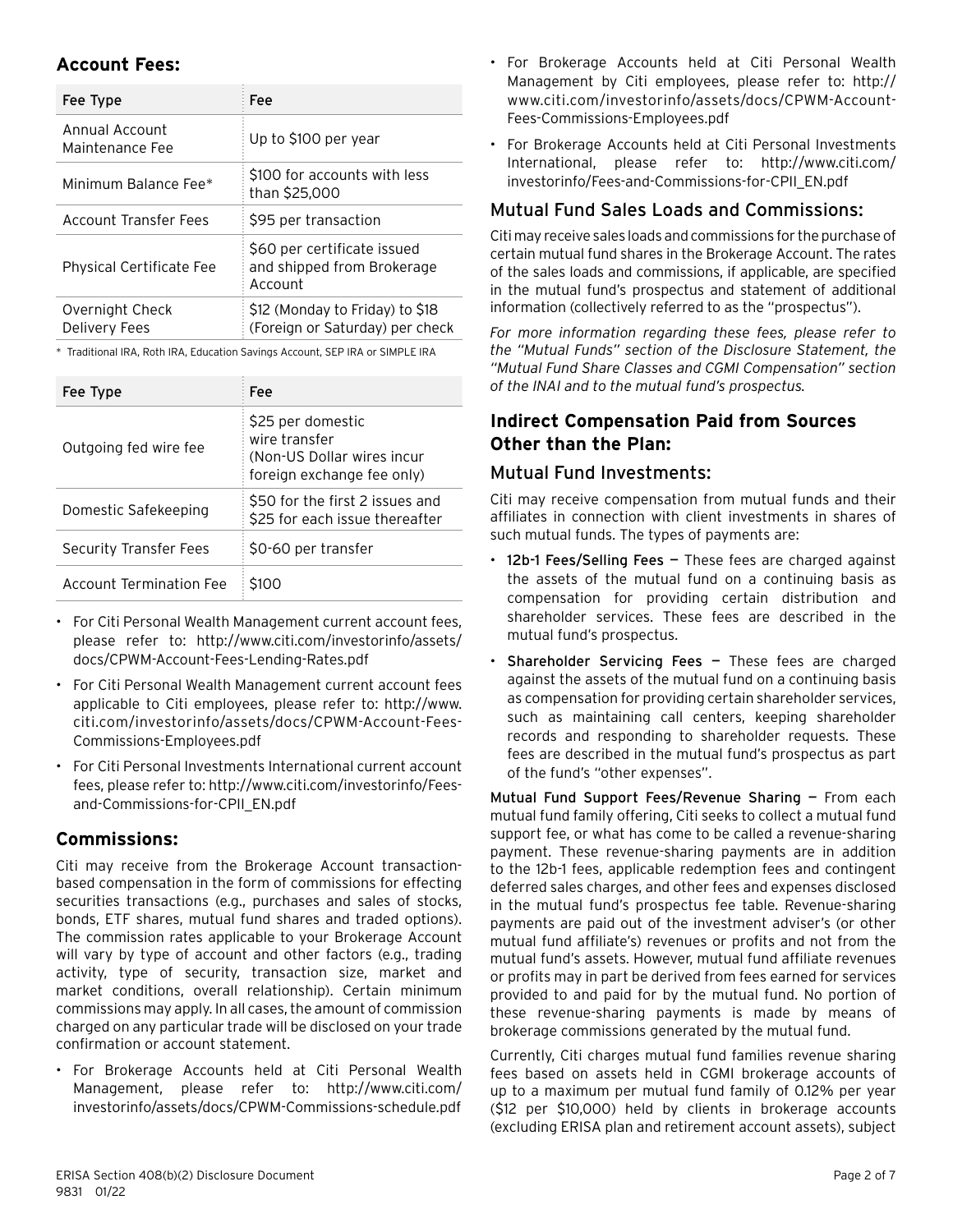to a minimum charge of up to \$50,000, per fund family, per year. Because these payments are based on aggregate client holdings in brokerage accounts for all the funds of a fund company, the amount Citi and its affiliates receive can vary significantly from fund company to fund company. In addition, this rate is subject to volume discounting (e.g., as the number of assets increases, the basis point charge for those assets will decrease).

*For more information regarding fees associated with mutual fund investments, please refer to the "Mutual Funds" section of the Disclosure Statement, the "Mutual Fund Share Classes and CGMI Compensation" section of the INAI and to the prospectus for such mutual fund.*

## **Investments in Annuities and Life Insurance Policies:**

Citi may receive compensation from and with respect to client investments in variable, buffer, indexed, fixed and income annuities as well as life insurance policies.

Commissions: Each time an annuity is purchased through your Brokerage Account, Citi (acting through Citigroup Life Agency, LLC, and in California, Citigroup Life Insurance Agency, LLC) is paid a commission by the provider. The commission amount for the initial purchase and subsequent payments to existing annuity contracts typically ranges from 0.31% to 5.63% of the purchase premium. In certain instances Citi is paid an annual asset based commission which ranges from 0 to 1.00% of the annuity contract value beginning in the second to eleventh year the annuity contract is in force. Commissions on annuities vary by product type.

Revenue Sharing: For each variable annuity product offered, Citi seeks to collect from the provider a support fee, also known as revenue sharing. There is no revenue-sharing payment with respect to indexed, fixed or income annuities or life insurance policies. The revenue-sharing payments received in connection with variable annuity products are in addition to the mortality and expense risk charges, administrative fees, contract maintenance or annual fees, applicable contingent deferred sales charges and underlying subaccount expenses charged in connection with the annuity and disclosed in the prospectus. Revenue-sharing payments are paid out of the provider's revenues or profits. However, the provider's revenues or profits may in part be derived from product fees and expenses described in the prospectus. No portion of these revenue-sharing payments is made by means of brokerage commissions generated by the provider, the subaccount investment companies and/or their affiliates. Citi receives separate revenue sharing fees charged at different rates from mutual fund families whose funds Citi offers directly, which may include fund families whose products are offered within a provider's variable annuity subaccount, but not with respect to assets held within such subaccount.

Currently, annuity providers pay revenue-sharing fees on variable annuity assets of up to 0.05% per year (\$5 per \$10,000), calculated quarterly, based upon the aggregate value of variable-annuity assets (including assets invested in fixed-rate accounts within variable annuities) invested in contracts for which CGMI is designated as the broker/dealer or agent of record, to the extent such contracts have been in force for more than one year. Providers may also pay an additional fee ranging up to 0.20% (\$20 per \$10,000) of the initial premium payments on new contracts or of subsequent premium payments to existing contracts. These fees are subject to change. This rate is subject to volume discounting (that is, as the number of assets increases, the basis-point charge for those assets will decrease).

*For more information, please refer to the "Variable Insurance Products" and "Annuities" section of the Disclosure Statement, the "How Citigroup Life Agency, LLC (which in California operates as Citigroup Life Insurance Agency, LLC), Citigroup Global Markets Inc. and Your Financial Advisor Are Compensated When You Buy an Annuity" section of the INAI and the prospectus and SAI for such annuity. Contact your Citi representative for a listing of those providers.*

Life Insurance: Each time a life insurance policy is purchased, Citi (acting through Citigroup Life Agency, LLC, and in California, Citigroup Life Insurance Agency, LLC) is paid a commission by the provider. The provider generally pays Citi a first year commission which typically ranges from 51% to 130% of such insurance policy's first year premium payment, a commission of up to 8% on excess premium (over target premium), and up to 3.5% of renewal premium payments in the second through the tenth year and up to 1% of premium payments after the tenth policy year.

## **Investments in Alternatives, Including Hedge Funds:**

Citi may receive compensation from and with respect to client investments in alternative investments, including hedge funds and other types of non-registered investment funds or products. These include investments in HedgeForum hedge funds, certain funds of hedge funds, certain private equity and real estate funds, certain non-traded REITs and certain co-investment transactions. These fees are specified in the investment's applicable Offering Documents and may include placement fees, distribution/investor servicing fees, management and advisory fees, incentive fees, referral fees and co-investment fees.

*For more information please refer to the "Alternative Investments" section of the Disclosure Statement; for more information regarding these fees and how they may apply to a specific investment, please review the Offering Documents for the particular investment.*

#### **Sweep/Bank Deposit Program ("BDP Program"):**

With respect to an eligible Brokerage Account, you can choose to have uninvested cash balances swept into interest bearing deposits of a number of FDIC insured banks (collectively "Program Banks"), including those that are affiliated with CGMI, which are part of the BDP Program. This service is offered through Pershing LLC ("Pershing"), the clearing firm for the Brokerage Account. Each Program Bank pays Promontory Interfinancial Network ("Promontory") a fee which is between 15 and 150 basis points of the average daily deposit balance held by the Program Bank in deposit accounts established by Pershing through the BDP Program at that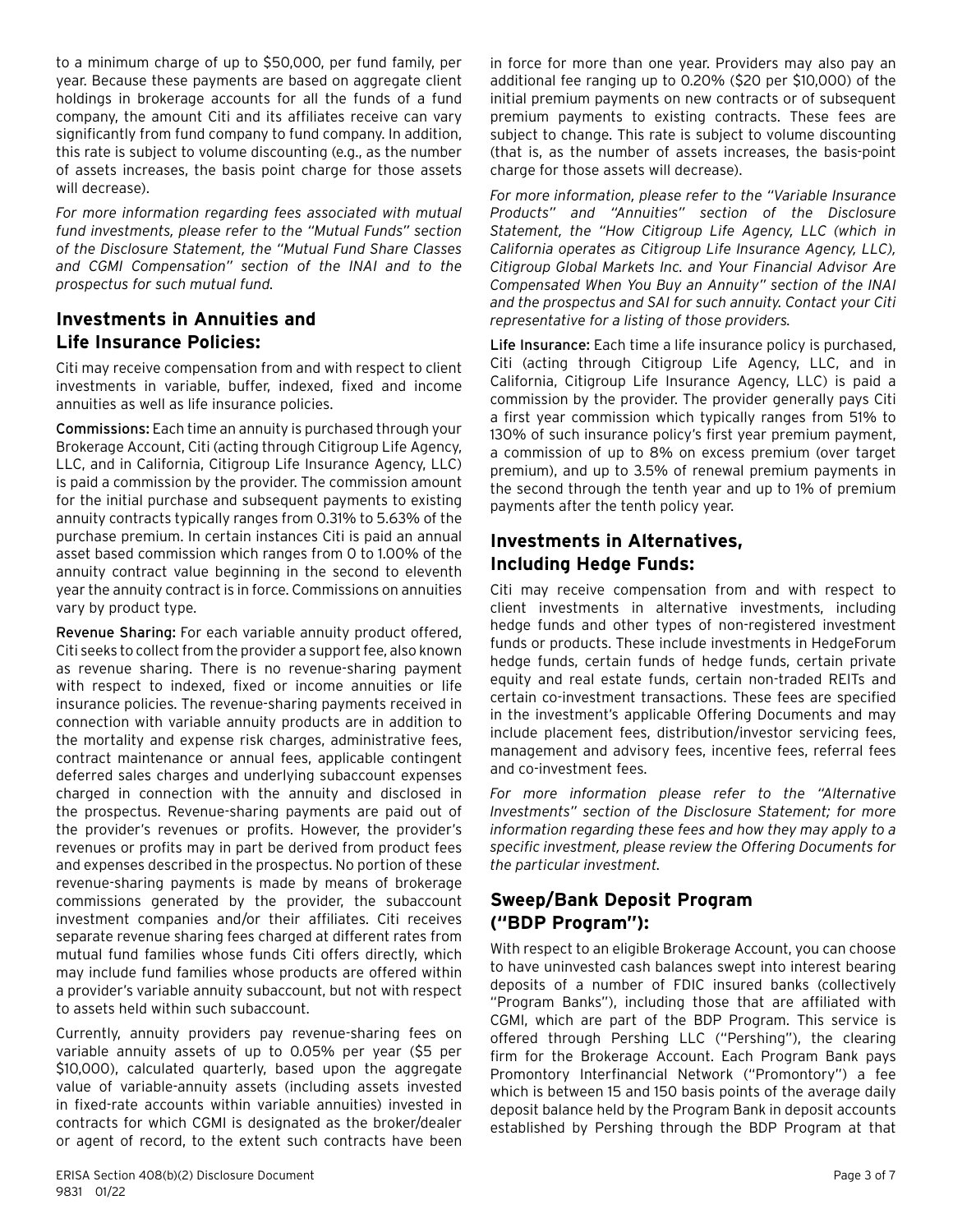Program Bank. Promontory provides a portion of this fee to Pershing, which in turn provides part of its share to CGMI. The fee provides compensation to Promontory, Pershing and CGMI for administering the BDP Program and making the BDP Program available. The fee may be higher or lower depending upon prevailing interest rates affecting the Program Banks. CGMI's portion of this fee ranged between 8 and 33 basis points between 2011 and 2020. Should prevailing interest rates increase in 2021 or later, the fee earned by CGMI will increase beyond 33 basis points. There is no direct compensation paid from client accounts, including your eligible Brokerage Account. The BDP Program creates financial benefits for the Program Banks when the cash is deposited at the Program Bank, because the Program Bank may use it to fund certain lending activities engaged in by the Program Bank. The Program Bank keeps the difference between the interest paid and other costs incurred by them on deposits in the BDP Program and the interest or other income earned on their loans, investments and other assets.

*For more information regarding this program, please refer to the "Settlement and Sweep Options" section of the Disclosure Statement and the "Bank Deposit Program Disclosure Statement" section of the INAI.*

## **Additional disclosures regarding compensation that may be received by Citi or related parties including sub-contractors**

Citi or a related party, including a sub-contractor, may receive other forms of compensation not disclosed above. Generally, these payments are not attributable to any individual account or client.

Payments for Order Flow: "Payment for Order Flow" is generally defined by the Securities and Exchange Commission (SEC) as any monetary payment or other benefit resulting from routing of customer orders to another broker, dealer, national securities exchange, registered securities association or exchange member for execution of orders placed by Citi, including research, clearing, custody, error adjustments, offers to participate as an underwriter in public offerings, and discounts, rebates or other reductions or credits against any fee which is the financial obligation of Citi in connection with such routing of orders. In its efforts to seek best execution, Citi routes customer orders to national securities exchanges and venues. Certain venues, from time to time, may offer cash credits or rebates for orders that provide liquidity to their books and charge explicit fees for orders that extract liquidity from their books. Certain other venues, from time to time, may be inverted, meaning they offer cash credits or rebates for orders that remove liquidity from their books and charge explicit fees for orders that provide liquidity to their books. Citi routes orders to exchanges that provide these programs and may be eligible for these benefits under the relevant exchange rules. Citi's routing decisions are based on a number of factors, including but not limited to, price, liquidity, venue reliability, cost of execution, and likelihood of execution.

Citi has entered into certain arrangements with Pershing LLC, a broker dealer and one of Citi's clearing firms, to route "most" retail customer orders in equity securities and exchange-traded options to Pershing. Citi does not receive payment for order flow for these orders.

*For more information, please see the section "Payment for Order Flow Disclosure" in the INAI.*

Marketing Support, Conferences, Sales Meetings, and Similar Activities: Citi may receive marketing and training support payments, conference subsidies, and other types of financial and non-financial compensation and incentives from mutual fund companies, insurance and annuity companies and other investment product sponsors, distributors, investment advisers, broker- dealers and other vendors to support the sale of their products and services to Citi clients. These third parties may pay vendors directly for these services on our behalf. These payments sometimes include reimbursement for Citi's participation in sales meetings, seminars and conferences held in the normal course of business. These payments may also include reimbursements for costs and expenses incurred by Citi in sponsoring conferences, meetings and similar activities. Citi receives these payments in connection with our overall relationship with the relevant third party, and the payments are not dependent on or related to the amount of assets invested in your Brokerage Account. Because they are based on all of Citi's client accounts, they cannot reasonably be allocated to any particular account. The providers independently decide what they will spend on these types of activities and do not share this information with Citi, subject to regulatory guidelines and Citi policies. The amount of any expense reimbursement or payment to Citi is dependent on which activities Citi participates in or sponsors, the amount of that participation, prior sales and asset levels and other factors and is determined by the provider.

Other compensation paid to Citi affiliates: Citi provides a wide range of services within the financial industry. Citi businesses, including but not limited to Citi Transaction Services, may receive from certain mutual funds, providers of annuities, sponsors of alternative investments (e.g., hedge funds) or similar products, compensation in the form of commissions and other fees for providing traditional brokerage services (e.g., transaction fees, research and advisory support, purchases and sales of securities for fund portfolios), and payments for administration, custody, transfer agency, fund accounting and administration, print mail services and distribution, and other services provided directly to such mutual fund, annuity provider, alternative investment or similar product. Citi may also provide other administrative services through one or more businesses for client investments in private equity and other alternative investments. These services are provided pursuant to agreements entered into by the Citi business and the mutual fund, annuity provider (or their sponsor or affiliate), sponsor of a private equity vehicle or alternative investment, or similar party that are unrelated to the Brokerage Account or the products or securities held therein. The fees paid for these services are reflected in the product's expense ratio and investment return or as otherwise determined by the mutual fund, annuity provider (or their sponsor or affiliate), sponsor of a private equity vehicle or alternative investment, or similar party. Citi believes these fees and expenses are ordinary and necessary business expenses incurred by the mutual fund, annuity provider (or their sponsor or affiliate), sponsor of a private equity vehicle or alternative investment, or similar person themselves and do not constitute direct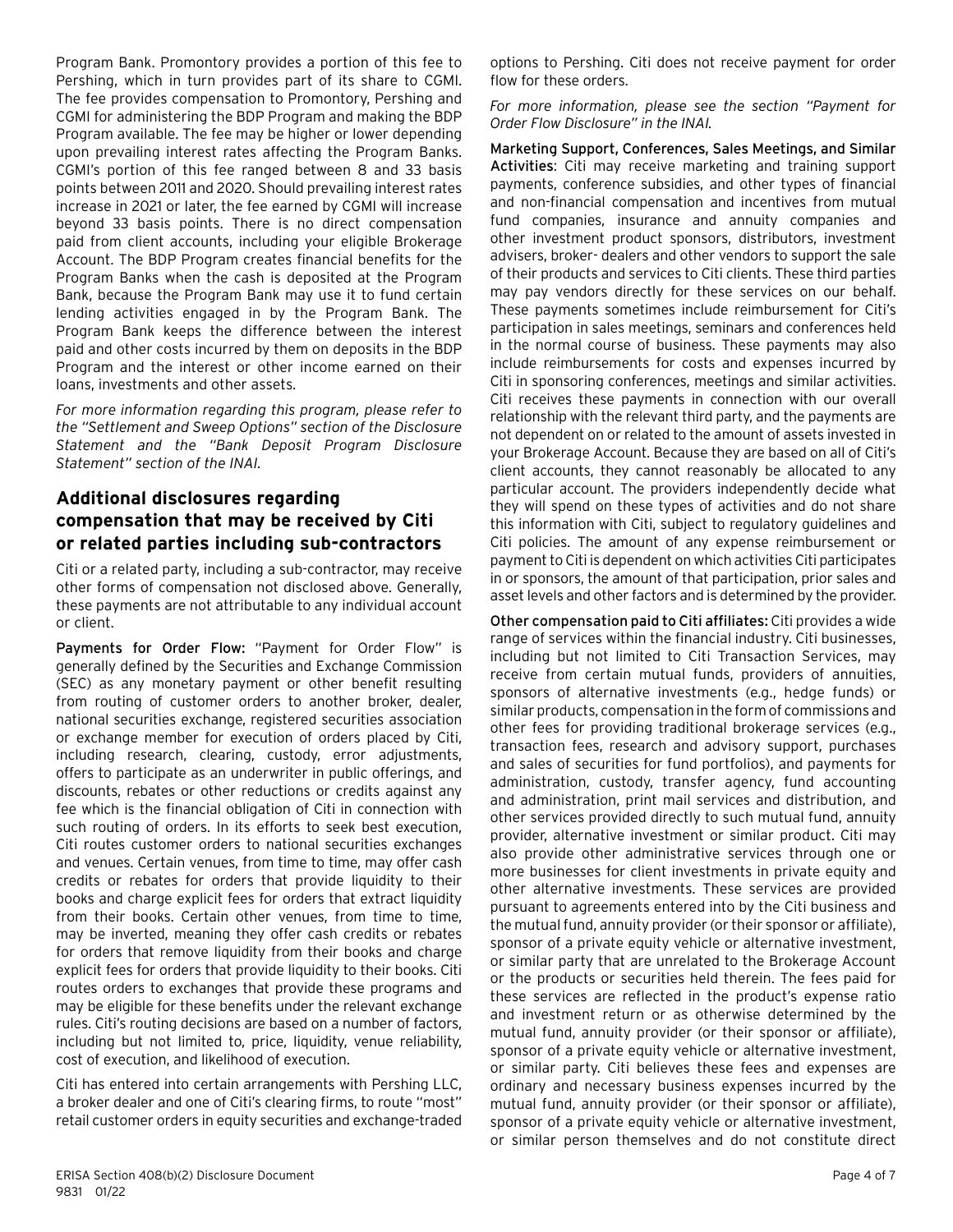or indirect fees subject to disclosure under the 408(b)(2) Regulation or because no indirect compensation is received by Citi in connection with the provision of these services. Citi (either directly or through its affiliates) will from time to time negotiate with clearing firms (including Pershing LLC ("Pershing")), investment managers, or other service providers to achieve cost savings or other improved terms for services covered by a client's asset- based fee or other fees and charges. We may also receive discounts or credits from Pershing based on the number of accounts at Pershing or the total amount of assets in such accounts. Any cost savings or other advantages achieved may differ by product line or distribution channel, and Citi or its affiliate sometimes will not pass along the savings or other benefits to clients. In such cases, only Citi and/or one of its affiliates will benefit.

*For more information, refer to the prospectus, offering memorandum or similar document for such mutual fund, annuity or similar security or product.*

Clearinghouse Revenue: In connection with the services provided to its customers, Citi may from time to time use a clearinghouse for certain types of transactions entered into on behalf of a customer. Among the types of transactions for which a clearinghouse may be used are certain types of foreign exchange trades and derivative trades (such as interest rate swaps, credit default swaps, and commodity futures and options). A Citi business may have an agreement with, or an ownership interest in such clearinghouse (a "Clearinghouse"). Such Citi business may receive compensation or an economic benefit due to its ownership interest or the agreement entered into with such Clearinghouse, for trades cleared through such Clearinghouse. The form of compensation that may be received is generally not directly related to any fees paid by the client for clearing with the particular Clearinghouse. Rather, the benefit derived by Citi is generally based on compensation formulas that take into account a number of factors, such as the number of total trades cleared by the Clearinghouse, the Clearinghouse's profitability, Citi's ownership percentage and similar factors. The form of benefit may include a reduction in the cost of clearing transaction through the Clearinghouse or a rebate, the amount of which may be based, in part, on the number of transactions entered into by the Citi business with that Clearinghouse.

Ownership Interests in Trading Venues: In connection with the services provided to its customers, Citi may execute trades through certain electronic communication networks ("ECNs"), alternative trading systems ("ATSs") and similar execution or trading venues in which a Citi business may have an ownership interest in such venue (each a "Trading Venue"). Such Citi business may receive compensation or an economic benefit due to its ownership interest for trades executed through such Trading Venue. The form of compensation that may be received is generally not directly related to any fees or commissions paid for trades entered into on behalf of the customer. Rather, the benefit derived is generally based on a number of factors, such as the number of total trades executed through the Trading Venue and the profitability of the Trading Venue. The form of benefit may include a reduction in the cost of executing a trade through the Trading Venue or a rebate of the cost.

Trade Error Correction: In unusual circumstances, an inadvertent trade error may occur in a customer's brokerage account by reason of our services. Citi has adopted error policies aimed at ensuring the prompt and proper detection, reporting and correction of errors involving the accounts of clients. The requirements of the error policies apply to the extent that Citi has control of resolving errors for client accounts. Generally, for Brokerage Accounts, if a trade error occurs such that a particular security is purchased for a client account and the error is discovered prior to settlement of the transaction, then, at no cost to the client, the erroneously purchased security will be placed into a separate Citi error account. Gains from trading errors corrected after settlement date are not retained by Citi and are credited to the client's account at no expense to the client. Losses arising from postsettlement error corrections are closed out at no expense to the client. If the trade error results in a loss in the brokerage account, the Citi business will correct the error by reimbursing the account for the amount of the loss. However, for a Citi business with an error retention policy which provides for retention of a gain in the case of a trade error, the Citi business will retain such gain, as additional compensation for its services, resulting in a financial benefit to Citi. Based on Citi's historical experience, the aggregate value of the benefits attributable to trade error correction to Citi in any particular calendar year has been insubstantial.

Receipt of Gifts, Gratuities and Nonmonetary Compensation by Citi: From time to time, certain third parties (such as investment product distributors and providers, mutual fund companies, investment advisers, insurance and annuity companies, broker-dealers, wholesalers, etc.) may provide Citi with non-monetary gifts and gratuities, such as promotional items (i.e., coffee mugs, calendars or gift baskets), meals, invitations to events and access to certain industry related conferences or other events (collectively, "gifts"). Without limiting the immediately preceding sentence, when acting as a fiduciary in response of retirement accounts subject to Title I of ERISA, Citi will not provide or receive nonmonetary compensation that Citi believes would result in any breach of its fiduciary duty or result in a non-exempt prohibited transaction under ERISA. Citi has implemented policies and procedures intended to ensure compliance with all applicable laws and regulations (including the U.S. Bank Bribery Act and the U.S. Foreign Corrupt Practices Act). These are intended to ensure that Citi and its employees avoid actual or perceived conflicts of interest when giving or receiving gifts and entertainment from relevant parties. The policies and procedure limit the maximum value that may generally be received by any individual to (i) \$100.00 in any calendar year for a gift, and (ii) \$250.00 for meals and entertainment (sporting events, theater, or comparable entertainment), in each case (subject to preapproval), per vendor, per day, and an aggregate maximum of \$1,000.00 per calendar year per vendor. The foregoing must be appropriate, customary and reasonable and clearly not meant to influence Citi business or serve as a "quid pro quo" for it to be accepted by Citi. To the extent any gift, gratuity or non-monetary compensation is paid to or received by Citi, Citi believes it is insubstantial with respect to any account or client.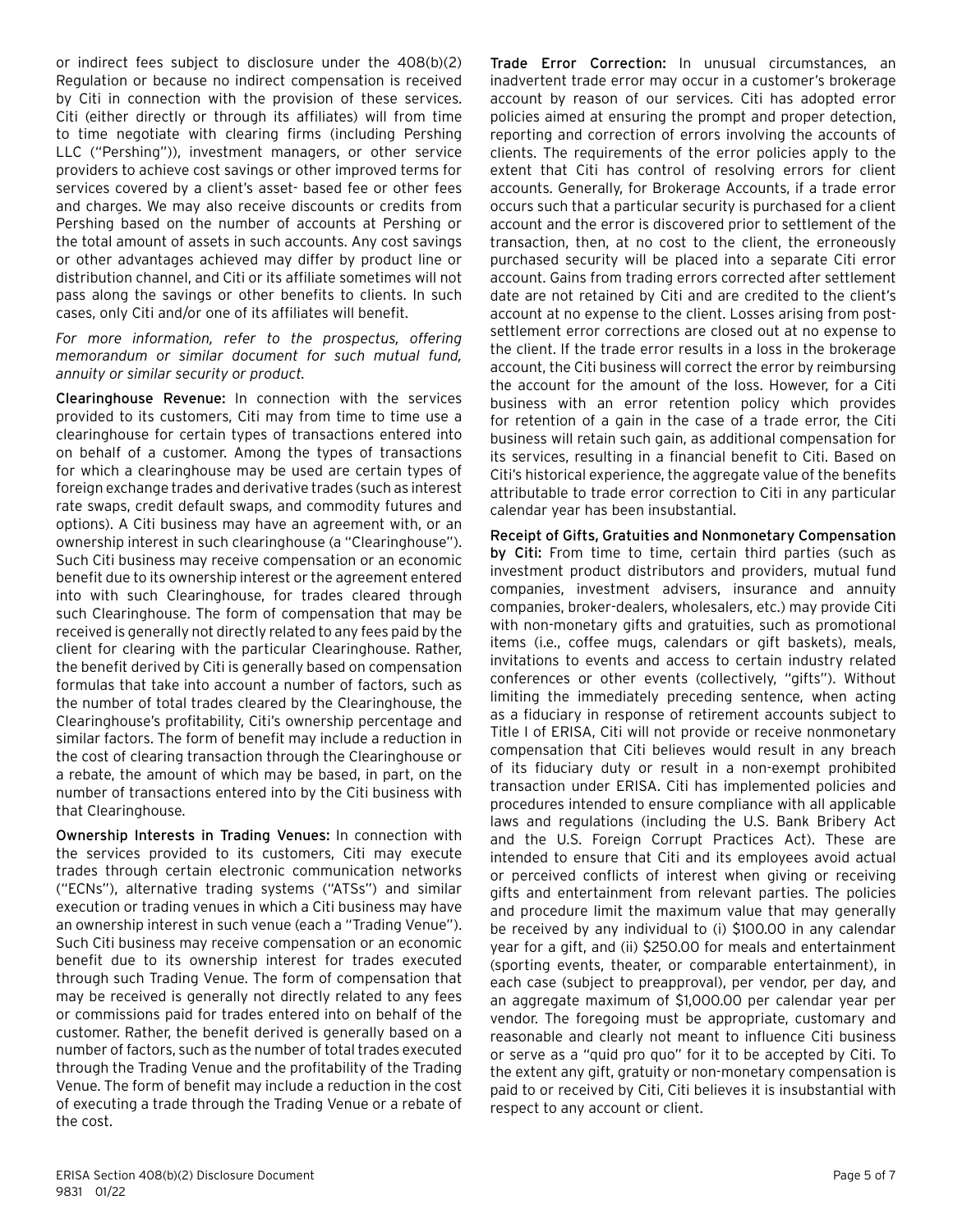#### Pershing:

Citi has retained Pershing, a non-Citi related entity, to act as its clearing firm and to provide certain custody and clearing services as described in your Client Documents. These services, such as the execution and settlement of securities transactions, custody of securities and cash balances and certain account related activities (e.g., account statements, recordkeeping), are provided under a written Clearing Agreement between Pershing and Citi. Citi acts as introducing broker for your Brokerage Account. Pershing may receive revenue sharing and other payments for those assets held with Pershing. We may also receive discounts or credits from Pershing based on the number of accounts at Pershing or the total amount of assets in such accounts. Any costs savings or other advantages achieved may differ by distribution channel and Citi sometimes does not pass along the savings or other benefits to customers.

A chart that shows transaction-based fees that may be paid to Pershing in connection with your brokerage accounts is posted at [http://www.citi.com/investorinfo/](https://www.citi.com/investorinfo/advisoryprivacy/408b2disclosures.html) [advisoryprivacy/408b2disclosures.html](https://www.citi.com/investorinfo/advisoryprivacy/408b2disclosures.html)

The following disclosures have been provided by Pershing for inclusion in this Disclosure Document:

Pershing Mutual Fund Fees. Pershing Mutual Fund Fees. Pershing has entered into agreements with certain mutual fund companies that pay Pershing for performing certain services for the mutual fund. Pursuant to these agreements, Pershing receives fees for operational services from mutual funds in the form of networking or omnibus processing fees. This work may include, but is not limited to, sub accounting services, dividend calculation and posting, accounting, reconciliation, client confirmation and statement preparation and mailing and tax statement preparation and mailing. These fees are based either on (a) a flat fee ranging from \$0 to \$20 per holding or (b) a percentage of assets that can range from 0 to 15 basis points for domestic funds and 0 to 30 basis points for offshore funds.. Where applicable, Pershing facilitates payments of SEC Rule 12b-1 fees received from mutual funds and paid to Citi. In limited circumstances, pursuant to agreements with certain firms, Pershing retains a portion of those fees.

For additional details about Pershing's mutual fund no-transaction-fee program or a listing of funds that pay Pershing networking or omnibus fees, please refer to [Mutual](https://www.pershing.com/_global-assets/pdf/disclosures/per-mutual-fund-money-fund-and-bank-deposit-program-disclosures.pdf) [Fund, Money Fund and Bank Deposit Program Disclosures](https://www.pershing.com/_global-assets/pdf/disclosures/per-mutual-fund-money-fund-and-bank-deposit-program-disclosures.pdf). For money funds supported on its sweep platform,. Pershing receives remuneration paid out of the total operating expenses of the fund, some of which include SEC Rule 12b-1 fees. If Citi selects a sweep product that pays Pershing remuneration, some of the fees Pershing receives from the money fund and bank deposit providers will be shared with Citi. In addition, Pershing receives fees for providing access to its platform from money market funds and bank deposit program providers. In certain circumstances, Pershing shares these fees. A portion of Pershing's fees are applied against costs associated with providing services including maintaining cash sweep systems, sub-accounting services, dividend and interest calculations and posting, accounting, reconciliation, client statement preparation and mailing, tax statement preparation and mailing, marketing and distribution related support, and other services. These fees are typically paid in accordance

with an asset-based formula that can range from 0 to 100 basis points annually. For a listing of money funds and bank deposit programs that pay Pershing these revenue-sharing and processing fees, refer to [www.pershing.com/disclosures.](http://www.pershing.com/disclosures)

#### Fees Received by Affiliates

Pershing makes available a variety of money market mutual funds in the Dreyfus family of funds on its platform under the names of "Dreyfus," "Pershing," and "BNY Mellon," for which Dreyfus Cash Investment Strategies, a division of BNY Mellon Investment Adviser, Inc. (Adviser), serves as investment adviser and BNY Mellon Securities Corporation (BNYMSC) serves as distributor. BNYMSC and the Adviser are affiliates of Pershing and BNYMSC receives compensation for delivering services to the money market mutual funds. BNY Mellon, National Association (BNY Mellon, N.A.) is a national banking association, which may participate in bank deposit sweep programs that Pershing makes available on its platform. BNY Mellon, N.A. realizes an economic benefit from balances it receives through the bank deposit sweep programs on the Pershing platform. BNYMSC is a registered investment adviser and broker-dealer and a subsidiary of the Adviser. BNYMSC, the Adviser and BNY Mellon, N.A., are BNY Mellon companies. BNY Mellon is the corporate brand for The Bank of New York Mellon Corporation. Fees received by the Adviser and BNYMSC through the funds are described in the fund's prospectus and related documents.

Pershing Annuity Fees. Pershing receives servicing fees from certain insurance companies that participate in Pershing's annuity program. These one-time fees typically amount to between \$5 and \$25 per annuity contract. In addition, Pershing receives operational reimbursement fees from certain insurance companies for the services it provides, which may include, but are not limited to, posting, accounting reconciliation and client statement preparation and mailing. These fees typically amount to between \$3 and \$12 annually for annuity contracts. Citi may share in these fees. For a listing of the insurers that pay Pershing these fees, please refer to [Annuity Fees and Revenue Disclosure.](https://www.pershing.com/_global-assets/pdf/disclosures/per-annuity-fees-and-revenue.pdf)

Pershing Alternative Investment Network Fees. Pershing has entered into arrangements through which it may receive servicing fees from managed futures funds, hedge funds, nontraded real estate investment trusts (REITs), private equity, business development companies (BDLs), direct participation programs and fund-of-funds (collectively "alternative investments") that participate in Pershing's Alternative Investment Network no-fee program in lieu of transaction fees and special product fee charges to Citi. These fees are calculated in accordance with an asset-based formula that can range from 5 to 50 basis points annually. Pershing also receives set-up fees from alternative investment providers or broker-dealers in the form of a one-time fee to add an alternative investment to the Alternative Investment Network. The fee is a flat fee ranging from \$100 to \$300 per fund and is remitted to Pershing for its work to set up the Alternative investment on Pershing's systems. For additional details regarding Pershing's Alternative Investment Network no-fee program or a listing of entities that pay fees to Pershing, please refer to [Alternative Investment Network Fees](https://www.pershing.com/_global-assets/pdf/disclosures/per-alternative-investment-network-fees.pdf).